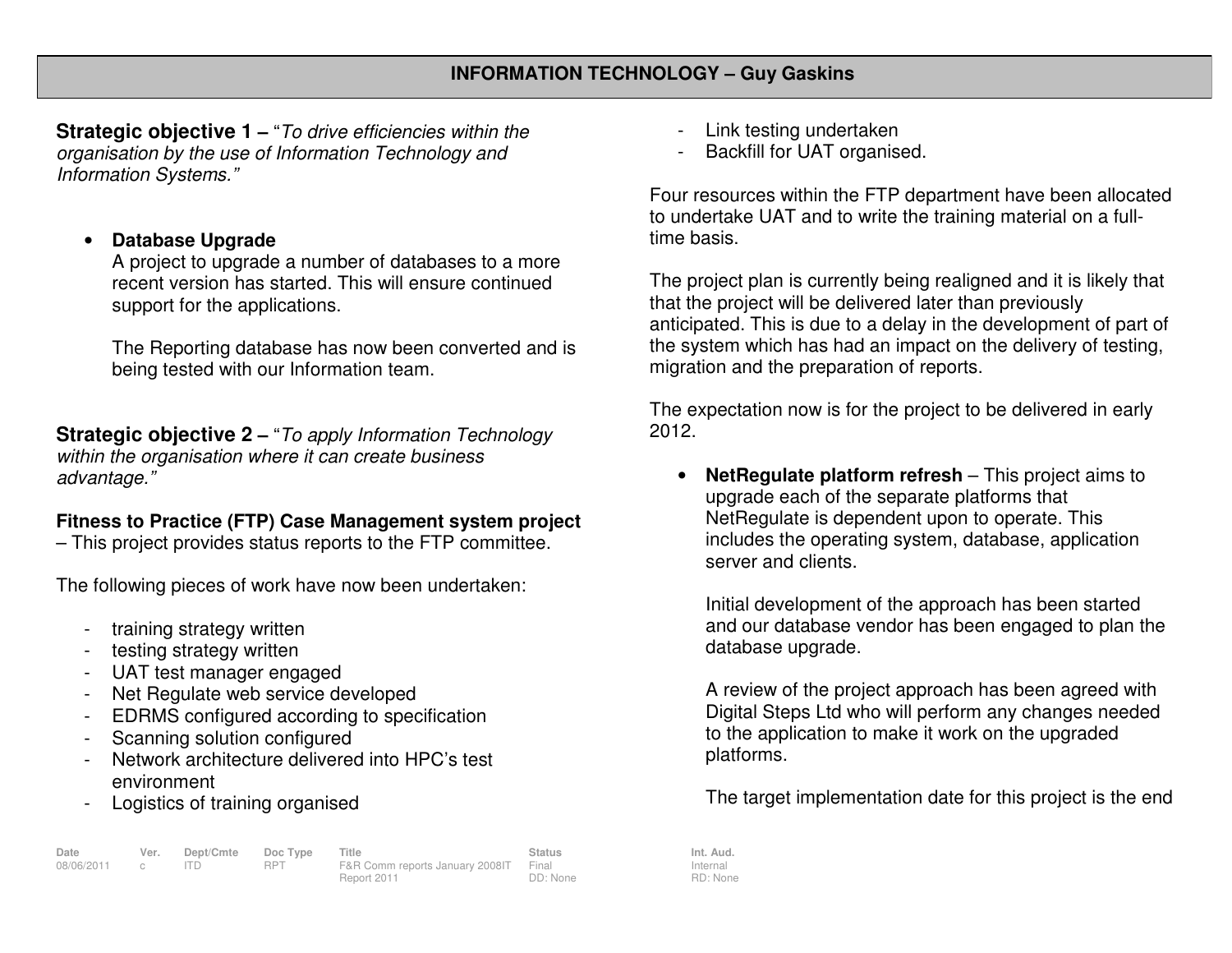of July 2011.

- • **Registration system upgrade (NetRegulate)** – As part of the major project Enhancements to the Online Register the NetRegulate system was upgraded successfully to version 4.2.2 on Wednesday June 1.
- •**IT continuity file replication** – This project aims to improve the method by which we replicate files from our corporate fileserver to the disaster recovery environment.

We are looking to replace the current method with one that will reduce the time it takes to replicate files to the disaster recovery environment ensuring a consistentstate if we had a critical failure.

Initial testing of the new service is positive.

The target implementation date is end of June 2011.

**Strategic objective 3 –** "To protect the data and services of HPC from malicious damage and unexpected events."

 $\bullet$  **Network encryption project** – The new encryption product has been purchased and installed. The tool allows very granular control by user and by personal computer – called Port Control. It can be used to determine who is able to write data to removable media and whether it is required to be encrypted.

The Fitness to Practice (FTP) team will be the pilot group for this new functionality.

**Date Ver. Dept/Cmte Doc Type Title Status Status Int. Aud.**<br>08/06/2011 c ITD RPT F&R Comm reports January 2008IT Final Internal Internal 08/06/2011 c ITD RPT F&R Comm reports January 2008IT Final Report 2011 DD: None

The pilot group has been identified and are having the software enabled on their PCs. The pilot will run for approximately two months depending upon feedback.

• **Credit card handling** - Support the project to outsource credit card handling to reduce organisation risk of fraud.

PCI DSS (Payment Card Industry Data Security Standards) expert advice has been sort to identify potential solutions and industry best practice for handling credit card payments by telephone.

There has been a delay to this project to allow for confirmation of how the reconciliation of payments will be achieved and to validate the exact requirements of our payment provider WorldPay.

The project has also engaged a PCI assessor to verify how HPC process credit cards using two paper based credit card processes that have been identified by the project team. The revised target implementation date for the telephony solution is July 2011.

As part of this project we have moved telephony provider to OPAL (Talk Talk). This transfer was completed successfully on 5 May.

• **Remote access security** – This project aims to improve the security provision for employees and external support organisations when they connect to the HPC services remotely.

Internal RD: None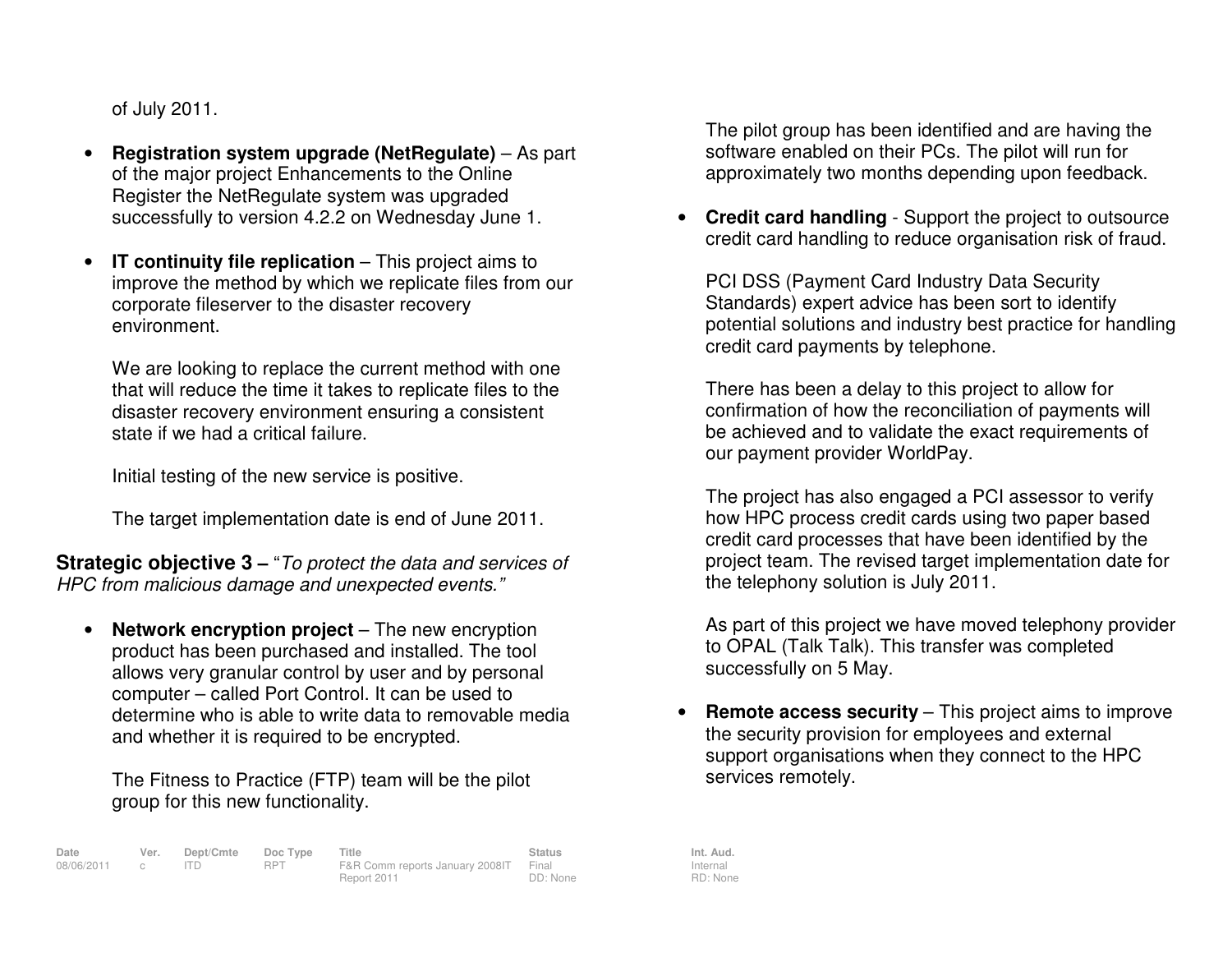The software has been installed and is being tested by the IT team. This is now going to be piloted by theFitness to Practice team along with the Network Encryption Project pilot.

• **Blackberry disaster recovery service** - The Mobile Personal Mailing service has now become a business critical service. This project will investigate the options for creating a disaster recovery service and if appropriate to implement the service. This will allow the Blackberry handsets to operate in the event of a critical infrastructure failure.

We have engaged with a specialist organisation to provide us with the technical options that we have open to us to provide a resilient service.

• **Annual disaster recovery testing** – The annual testing was completed on Friday 27 May. The tests focused on a hypothetical scenario encompassing three critical failures. A team comprising of members of EMT, middle management and the chair of HPC ran the scenario in a new invocation centre in Sevenoaks.

The test was successful and also encompassed a standard validation of the Registration system accessed from the invocation centre in Uxbridge.

• **Penetration testing** - Conduct quarterly independent penetration tests of our environment to assure adequate security controls.

This penetration test combines both infrastructure and

**Date Ver. Dept/Cmte Doc Type Title Status Status Int. Aud.**<br>08/06/2011 c ITD RPT F&R Comm reports January 2008 | Final Internal Internal 08/06/2011 c ITD RPT F&R Comm reports January 2008IT Final Report 2011 DD: None

application testing.

The testers initially use automated tools to probe the HPC infrastructure on a number of interfaces including the web sites and the online register and online renewal systems. The information from the probes is then used by the testers to attempt to manually circumvent the HPC security and gain access to sensitive areas or prove that a vulnerability does exist.

This test also includes the annual application test where a particular focus is paid to the web applications. This is particularly relevant as we prepare to launch a revised online register web site.

The penetration test took place in the week of 30 May 2011; we are awaiting the report.

## • **Service Availability**

**Online Renewals and Online Register outage – On** Sunday 29 May an error with the Oracle database caused the outage of both the Online Renewals and the Online Register services.

Oracle has confirmed that this is a known error that will be rectified by upgrading to version 11.2 as part of the NetRegulate platform refresh project.

The Online Renewals and Register applications were unavailable between 01:27 and 07:30.

Internal RD: None